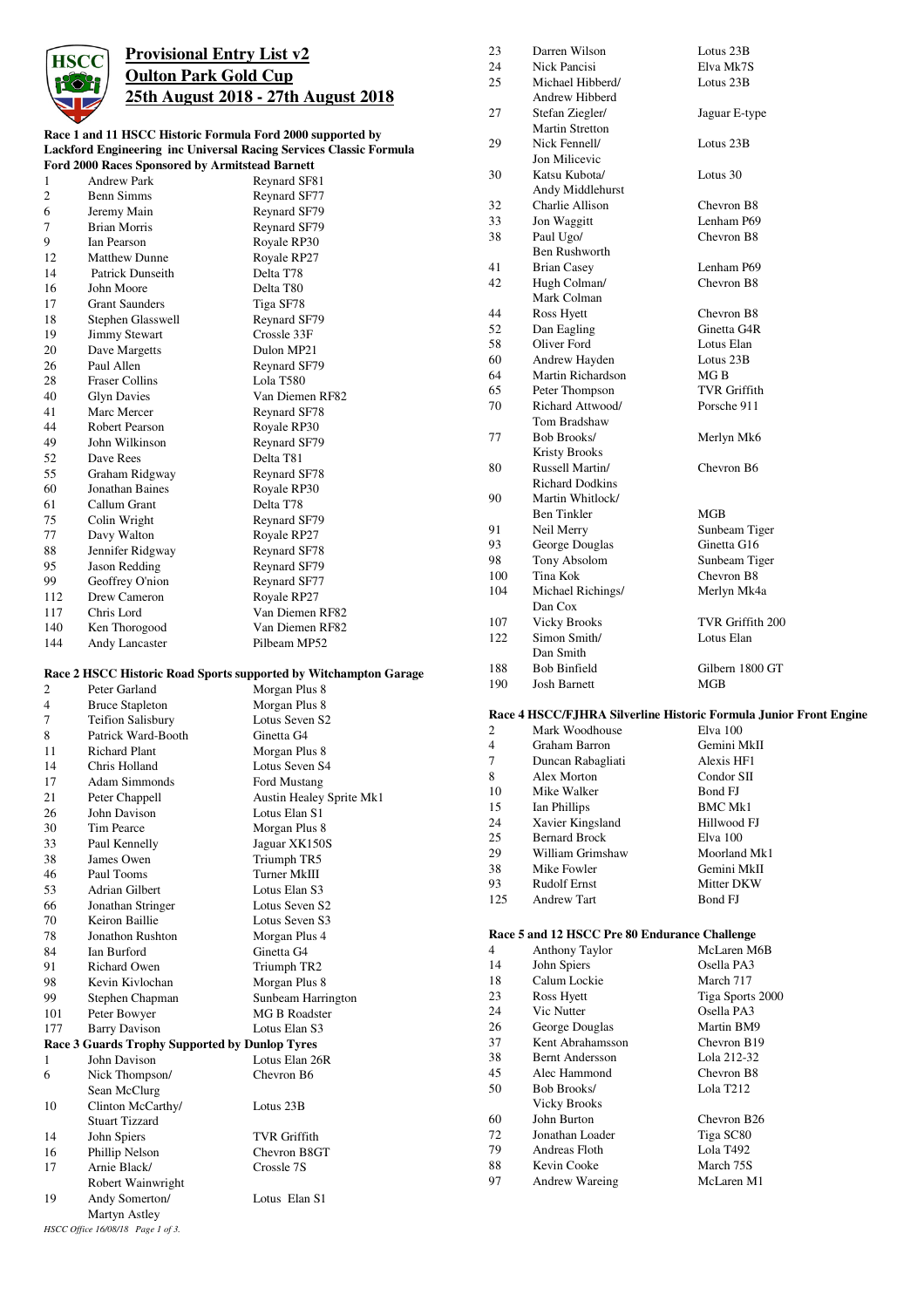#### **Race 6 and 15 HSCC/TCRE Super Tourers**

| 4  | Jason Minshaw        | Volvo S40         |
|----|----------------------|-------------------|
| 10 | Mark Smith           | <b>BMW E30 M3</b> |
| 14 | Paul Hogarth         | <b>BMW E30 M3</b> |
| 22 | Paul Mensley         | Ford Sierra RS500 |
| 27 | Allan Scott/Ian Flux | Mazda 323F        |
| 28 | Jason Hughes         | MG B TCC          |
| 36 | Keith Butcher        | Audi A4           |
| 61 | Tom Houlbrook        | <b>BMW E30 M3</b> |
| 67 | Tony Absolom         | Vauxhall Cavalier |
| 75 | Jonathan White       | Alfa Romeo 156    |
| 79 | Mark Jones           | Renault Laguna    |
| 97 | Neil Smith           | Alfa Romeo 156    |
| 98 | John Cleland         | Vauxhall Vectra   |

#### **Race 7 HSCC/FJHRA SilverlineHistoric Formula Junior Rear Engine**

| 1   | Peter de la Roche     | Lola Mk3       |
|-----|-----------------------|----------------|
| 5   | Robin Longdon         | Lola Mk3       |
| 33  | <b>Stuart Tizzard</b> | Cooper T56     |
| 39  | David Walker          | Lotus 18       |
| 41  | John Hutchison        | Lotus 18       |
| 45  | Gordon Wright         | Britannia FJ   |
| 49  | Martin McHugh         | North Star Mk1 |
| 61  | Phil Foulkes          | Lotus $20/22$  |
| 65  | <b>Richard Ferris</b> | Donford FJ     |
| 69  | <b>Andrew Turvey</b>  | Lola Mk5A      |
| 73  | Peter Anstiss         | Lotus 20/22    |
| 84  | Jack Woodhouse        | Lotus $20/22$  |
| 90  | Andrew Hayden         | Lotus 22       |
| 93  | <b>Rudolf Ernst</b>   | Lotus 22       |
| 122 | <b>Adrian Russell</b> | Lotus 22       |
| 141 | Peter Fenichel        | Cooper T56     |
| 147 | Clinton McCarthy      | Lotus 18       |
| 162 | Katsu Kubota          | Lotus 20/22    |

#### **Race 8 Jaguar Classic Challenge**

| 11             | Robert Farrell/                  |                     |
|----------------|----------------------------------|---------------------|
|                | Dave Coyne                       | Jaguar E-type       |
| 12             | Grahame Bull/                    | Jaguar E Type       |
|                | Alan Bull                        |                     |
| 15             | Paul Castaldini                  | Jaguar E Type       |
| 21             | James Dodd/                      | Jaguar E-type       |
|                | Graeme Dodd                      |                     |
| 27             | Stefan Ziegler/                  | Jaguar E-type       |
|                | Martin Stretton                  |                     |
| 30             | Robert Salisbury/                | Jaguar Mk1          |
|                | Michael Dowd                     |                     |
| 32             | Steve Skipworth/                 | Jaguar E Type       |
|                | Jim Dean                         |                     |
| 33             | Paul Kennelly                    | Jaguar XK150S       |
| 36             | Mark Russell/                    | Jaguar E Type       |
|                | Tony Jardine                     |                     |
| 55             | Martin Melling/                  | Jaguar E-type       |
|                | <b>Jason Minshaw</b>             |                     |
| 72             | Jamie Boot                       | Jaguar E Type       |
| 73             | Peter Sugden/                    | Jaguar E-Type       |
|                | <b>Stuart Lawson</b>             |                     |
| 82             | <b>Bob Binfield</b>              | Jaguar E-type       |
|                | Race 9 and 14 Historic Formula 3 |                     |
| 1              | Jon Milicevic                    | Brabham BT21B       |
| $\overline{c}$ | <b>Barry Sewell</b>              | Lotus 41            |
| 6              | Leif Bosson                      | Brabham BT28        |
| 8              | Martyn Halliday                  | Chevron B15C        |
| 25             | Andrew Hibberd                   | Brabham BT18        |
| 26             | <b>Steve Seaman</b>              | Brabham BT21        |
| 41             | Enrico Spaggiari                 | Lotus 41            |
| 57             | Simon Haughton                   | Chevron B15         |
| 65             | Peter Thompson                   | Brabham BT21        |
| 69             | Greg Thruston                    | Brabham BT21B       |
| 82             | <b>Marcus Mussa</b>              | Tecno <sub>F3</sub> |
| 88             | <b>Michael Scott</b>             | Brabham BT28        |
| 89             | James Long                       | Brabham BT15        |
| 96             | Keith Messer                     | Vesey Ford          |
|                |                                  |                     |

# **Race 10 70's Road Sports**

| 3   | Pete Connell            | <b>TVR 3000M</b>   |
|-----|-------------------------|--------------------|
| 5   | <b>Ian Jacobs</b>       | Fiat 124 Spider    |
| 7   | David Tomkinson         | Triumph Spitfire   |
| 10  | Nigel Ashley            | Lotus Europa       |
| 11  | <b>Howard Payne</b>     | Lotus Europa TC    |
| 19  | Will Leverett           | Lotus Europa       |
| 20  | Mark Leverett           | Lotus Elan         |
| 22  | Jeremy Clark            | Lotus Elan S4      |
| 28  | <b>Simon Baines</b>     | Porsche 924        |
| 30  | John Williams           | Porsche 911SC      |
| 47  | Paul Tooms              | Lotus Europa TC    |
| 55  | Steve Bellerby          | <b>TVR 3000M</b>   |
| 56  | Sarah Hutchison         | Lancia Beta        |
| 57  | Mark Oldfield           | Lancia Monte Carlo |
| 65  | <b>Steve Cooke</b>      | Lotus Seven S4     |
| 70  | Steve Skipworth         | Lotus Europa       |
| 72  | Jim Dean                | Lotus Europa       |
| 91  | Steve Worrad            | Datsun YB110       |
| 94  | <b>Bryn Pierce</b>      | Porsche 924        |
| 101 | Peter Bowyer            | <b>MGB</b>         |
| 131 | Mark Bennett            | <b>MGB</b>         |
| 136 | Mike Parden             | <b>TVR 2500</b>    |
| 150 | John Dickson            | Ferrari 308 GTB    |
| 172 | <b>Russell Paterson</b> | Morgan Plus 8      |
| 177 | Roy Davis               | Triumph GT6        |
|     |                         |                    |
|     |                         |                    |

#### **Race 13 and 19 HSCC/HRSR Historic Touring Cars**

| 1   | <b>Steve Platts</b>    | Singer Chamois             |
|-----|------------------------|----------------------------|
| 4   | <b>Adrian Miles</b>    | Ford Mustang               |
| 15  | Mark Watts             | Ford Mustang               |
| 17  | Roger Ebdon            | Morris Mini                |
| 25  | Barry Sime             | Morris Mini Cooper S       |
| 28  | David Erwin            | Alfa Romeo Giulia Ti Super |
| 32  | <b>Richard Belcher</b> | Ford Lotus Cortina Mk1     |
| 47  | Nigel Cox              | Ford Lotus Cortina         |
| 51  | <b>Elliot Stafford</b> | Austin Mini Cooper S       |
| 52. | Mike Stephenson        | Ford Lotus Cortina         |
| 61  | Brian Webb             | Ford Anglia 105E           |
| 62  | Chris Glaister         | Ford Anglia 105E           |
| 63  | Steve Cole             | Ford Lotus Cortina         |
| 68  | John Marsden           | Austin Cooper S            |
| 69  | <b>Bob Bullen</b>      | Ford Anglia                |
| 71  | Tim Harber             | Austin Mini                |
| 77  | Mike Kearon/           |                            |
|     | <b>Ian Cameron</b>     | Morris Cooper S            |
| 78  | Colin Flynn            | Morris Mini Cooper S       |
| 85  | Roger Godfrey          | <b>Austin Cooper S</b>     |
| 86  | Andy Jones/            |                            |
|     | <b>Vince Frost</b>     | Singer Chamois             |
| 89  | Adrian Oliver          | Hillman Imp                |
| 93  | Stuart Kerr            | Singer Chamois             |
| 163 | Katsu Kubota           | Ford Lotus Cortina         |
| 171 | Larry Warr             | Morris Mini Cooper S       |

#### **Race 16 Chevron B6/B8 50th Anniversary Race**

| 4  | Martin O'Connell/      |              |
|----|------------------------|--------------|
|    | Sandy Watson           | Chevron B8   |
| 6  | Nick Thompson/         |              |
|    | Sean McClurg           | Chevron B6   |
| 8  | Andy Yool              | Chevron B8   |
| 13 | Andy Wolfe             | Chevron B8   |
| 16 | Philip Nelson          | Chevron B8   |
| 19 | Mark Owen              | Chevron B8   |
| 32 | <b>Charles Allison</b> | Chevron B8   |
| 37 | Craig Jones/           |              |
|    | Adam Jones             | Chevron B8   |
| 38 | Paul Ugo               | Chevron B8   |
| 42 | Hugh Colman/           |              |
|    | Mark Colman            | Chevron B8   |
| 44 | Ross Hyett/            |              |
|    | Andrew Kirkaldy        | Chevron B8   |
| 45 | Alec Hammond/          |              |
|    | Nigel Greensall        | Chevron B8   |
| 61 | Kent Abrahamsson       | Chevron B4GT |